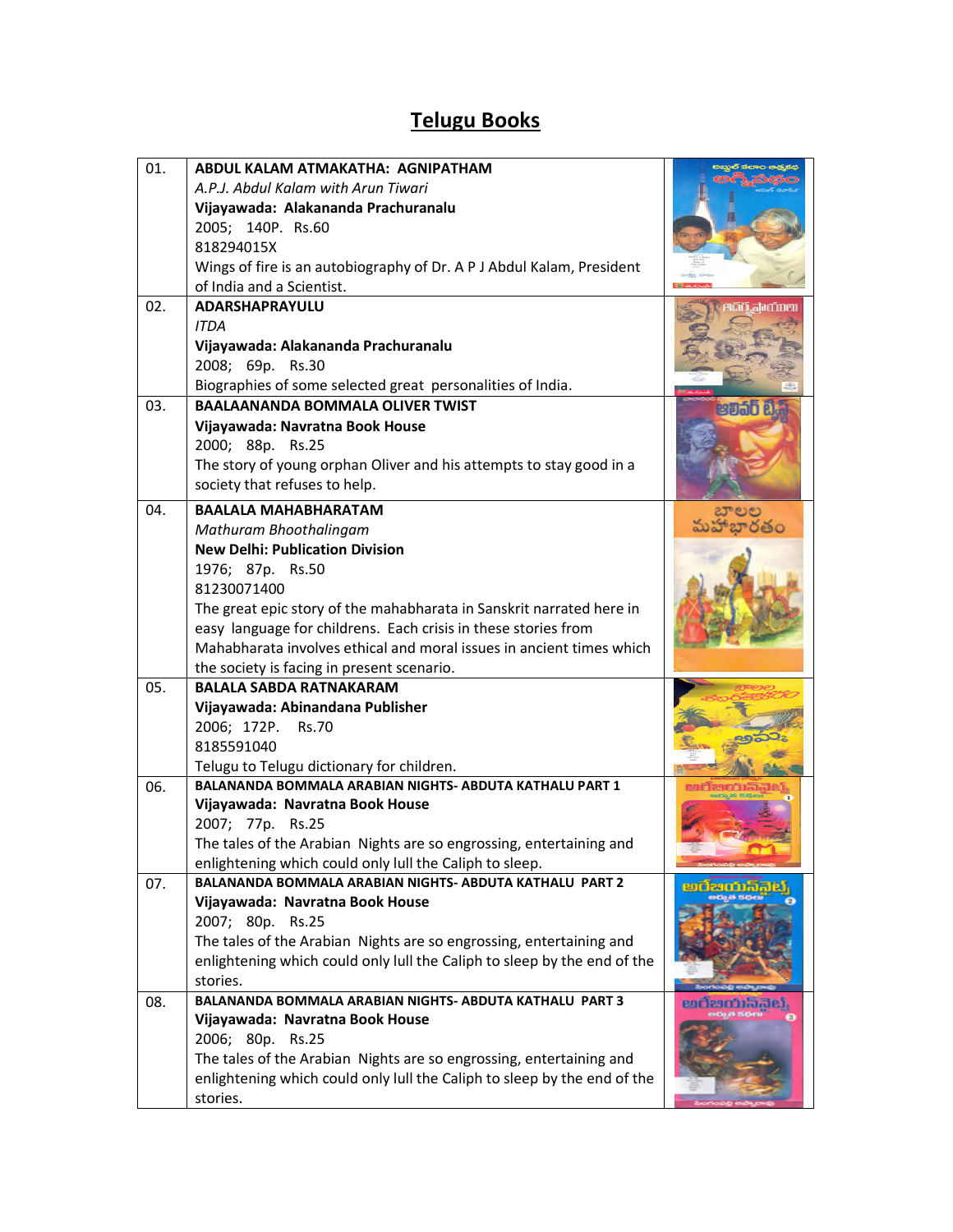| 09. | BALANANDA BOMMALA SHAKESPEARE ABDUTA KATHALU; PART I                    |                  |
|-----|-------------------------------------------------------------------------|------------------|
|     | Willam Shakespeare                                                      |                  |
|     | Vijayawada: Navratna Book House                                         |                  |
|     | 2007; 79p. Rs.25                                                        |                  |
|     | An anthology of stories by William Shakespeare.                         |                  |
| 10. | BALANANDA BOMMALA SHAKESPEARE ABDUTA KATHALU; PART II                   |                  |
|     | Willam Shakespeare                                                      |                  |
|     | Vijayawada: Navratna Book House                                         |                  |
|     | 2007; 80p. Rs.25                                                        |                  |
|     | An anthology of stories for children by William Shakespeare.            |                  |
| 11. | BALANANDA BOMMALA SHAKESPEARE ABDUTA KATHALU; PART III                  |                  |
|     | Willam Shakespeare                                                      |                  |
|     | Vijayawada: Navratna Book House                                         |                  |
|     | 2005; 79p. Rs.25                                                        |                  |
|     | An anthology of stories for children by William Shakespeare.            |                  |
| 12. | <b>BOMMALA MAATA</b>                                                    | a aw are         |
|     | AsharaniVohra                                                           |                  |
|     | Delhi: Satashitya Prakashan                                             |                  |
|     | 1990; 31p. Rs.10                                                        |                  |
|     | A collection of 14 short rhythmic poems with full illustration for      |                  |
|     | youngster to write and learn.                                           |                  |
| 13. | <b>BHASKARA SHATAKAM</b>                                                |                  |
|     | Marana Venkaiah                                                         |                  |
|     | Vijayawada: Victory Publisher                                           |                  |
|     | 2006; 74p. Rs.12                                                        |                  |
|     | These are poems written by an ardent devotee of Sun Maravi              |                  |
|     | Venkaiah based on moral . The poems are also adopted for elementry      |                  |
|     | and higher secondary educational school material for children in thes   |                  |
|     | Telugu schools.                                                         |                  |
| 14. | <b>BOOMI</b>                                                            |                  |
|     | Munjuluri Krishna Kumari                                                |                  |
|     | Vijayawada: Alakananda Prachuranalu                                     |                  |
|     | 2006; 15P.<br><b>Rs.30</b>                                              |                  |
|     | 8176555525                                                              |                  |
|     | An introductory book on plenet earth with photograbhs with some         |                  |
|     | text for young children.                                                |                  |
| 15. | <b>CARTOONS</b>                                                         |                  |
|     | Guttala Sriniva                                                         |                  |
|     | Vijayawada: Navratna Book center                                        |                  |
|     | 2000; 120p. Rs.30                                                       |                  |
|     | This is excellent telugu comedy cartoon book, the best medicine for a   |                  |
|     | good day with positive side effects.                                    |                  |
| 16. | CHADAVAALANDI CHADAVAALI                                                | చదివాలండి        |
|     | Chandrapal Singh Yadav 'Mayank'                                         | <b>Extracted</b> |
|     | Delhi: Satsahitya Prakashan                                             |                  |
|     | 1990; 20p. Rs.10                                                        |                  |
|     | It is a combination of 15 poems for different ways of learning. It will |                  |
|     | help the students to easily understand their day today work.            |                  |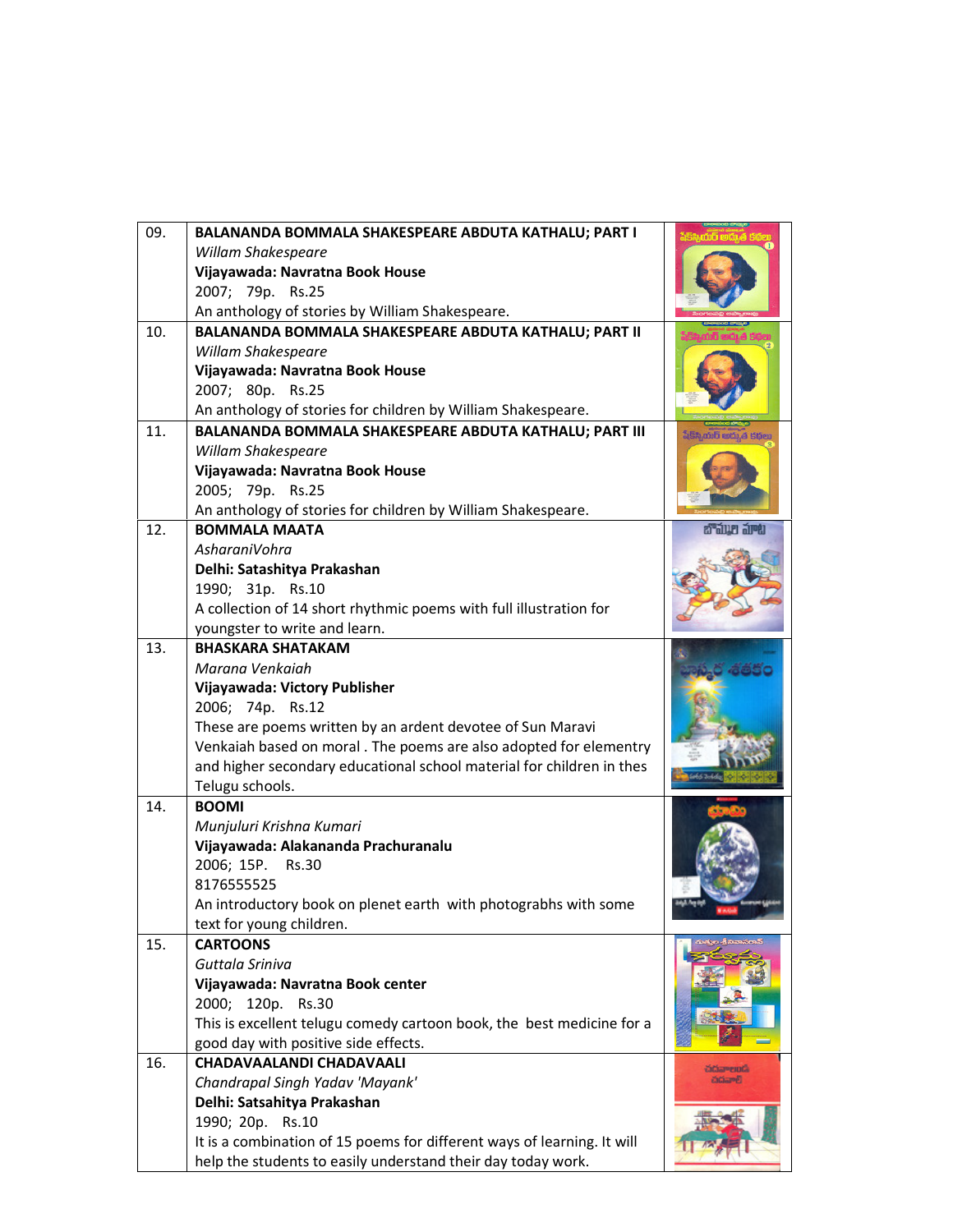| 17. | <b>CHANDRUDU</b>                                                                     |                     |
|-----|--------------------------------------------------------------------------------------|---------------------|
|     | Melvin and Gilda Berger                                                              |                     |
|     | Vijayawada: Alakananda Prachuranalu                                                  |                     |
|     | 2006; 17p. Rs.30                                                                     |                     |
|     | 8176555517                                                                           |                     |
|     | It contains quality of pictures with brief description about moon. It is             |                     |
|     | useful for childrens.                                                                |                     |
| 18. | <b>CHANDAMAAMA RAAVEE</b>                                                            |                     |
|     | Baala Geyalu                                                                         |                     |
|     | <b>Sircilla: Maarasam publications</b>                                               |                     |
|     | 2010; 60p.<br><b>Rs.50</b>                                                           |                     |
|     | Thematic songs for children.                                                         |                     |
| 19. | <b>CHITTI BOMMALATA</b>                                                              |                     |
|     | Madhavi Latha                                                                        |                     |
|     | Hyderabad: Ekalavya Pustakavahini                                                    |                     |
|     | 2000; 32p. Rs.8                                                                      |                     |
|     | 81-7652-093-4                                                                        |                     |
|     | The book tells about the use of puppets and the techniques of                        |                     |
|     | preparing thepuppets to impart elementry education to the                            |                     |
|     | children. The aim is to inspire teachers.                                            |                     |
| 20. | <b>GYANA PRADAMAINA KATHALU</b>                                                      | සදුන් ක්රිකාන පිරිළ |
|     | <b>Kusum Gupta</b>                                                                   |                     |
|     | Delhi: Satashitya Prakashan                                                          |                     |
|     | 1990; 39p. Rs.15                                                                     |                     |
|     | 14 Short stories based on morality and intelligence.                                 |                     |
| 21. | <b>HIMALAYA SIKARALU</b>                                                             |                     |
|     | Gyan singh                                                                           |                     |
|     | <b>New Delhi: National Book Trust</b>                                                |                     |
|     | 1987; 64.p Rs.2.50                                                                   |                     |
|     | The book is a ray of hope to the mountaineers. Good description of                   |                     |
|     | Mount Everest.                                                                       |                     |
| 22. | HIRANYAKSHUDU HIRANYAKASYPUDU                                                        |                     |
|     | Santha Rameswara Rao                                                                 |                     |
|     | Hyderabad: Orient Longuman                                                           |                     |
|     | 1989; 49p. Rs.9                                                                      |                     |
|     | 863111130                                                                            |                     |
|     | These stories are from the Bharatiya Puranas.                                        |                     |
| 23. | KALAM GARU EVARANTE OKA MANCHI MAANAVDU                                              |                     |
|     | R.Ramanadhan                                                                         |                     |
|     | Chennai: Surya Book (Pvt)Ltd.                                                        |                     |
|     | 2003; 224p. Rs.125                                                                   | కలాంగారు            |
|     | 8174784306                                                                           |                     |
|     | The book simply aims to explore Dr. Kalam's personality and It can                   |                     |
|     | be considered a fresh perspective on the life and work of the                        | G.                  |
| 24. | fascinating personalities of post independence India.<br><b>KATHAGEYA SUDHANIDHI</b> |                     |
|     | Nanduri Ramamohana Rao                                                               |                     |
|     |                                                                                      |                     |
|     | <b>Hyderabad: Nanduri Publications</b><br>2006; 109p. Rs.60                          |                     |
|     | These are moral stories based on Asop'sfabels popular in west.                       |                     |
|     |                                                                                      |                     |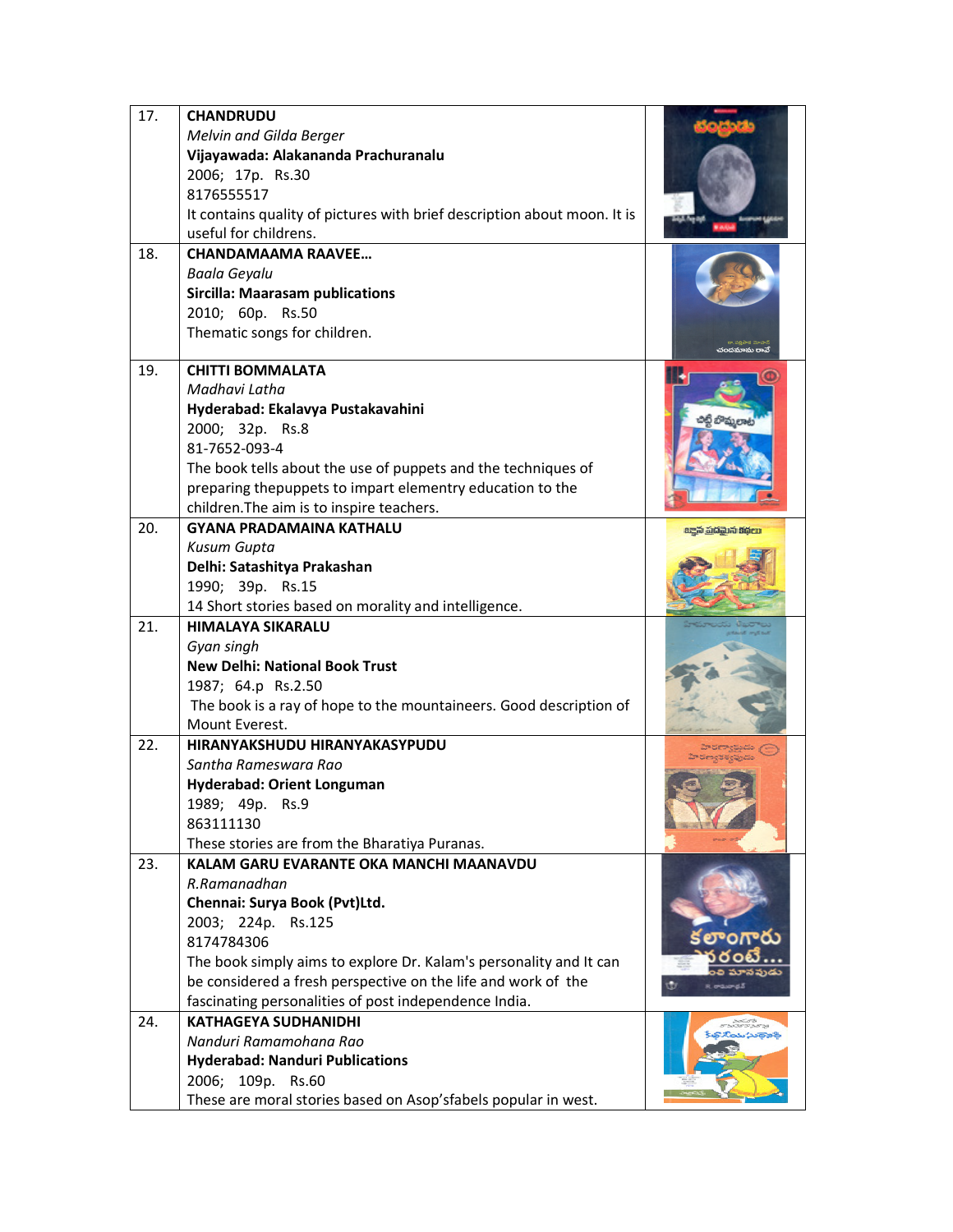| 25. | <b>KRISHNA SHETAKAM</b>                                               | -రతకం                |
|-----|-----------------------------------------------------------------------|----------------------|
|     | Nrisimha Kavi                                                         |                      |
|     | Vijayawada: Victory Publisher                                         |                      |
|     | 2006; 50p. Rs.10.                                                     |                      |
|     | These are the collction of moral values and written with devotion of  |                      |
|     | Lord Krishna in Sanskrit which having influence of telugu literature. |                      |
| 26. | <b>MAARGADARSHAKULU</b>                                               |                      |
|     | A.P.J. Abdul Kalam with Arun Tiwari                                   |                      |
|     | Hyderabad: Vishalandra Pub. House                                     |                      |
|     | 2006; 128p. Rs.80                                                     |                      |
|     | Dialogues on the purpose of life offers answer to many                |                      |
|     | questions;Structured as dialogues between Dr.A.P.J.Abdul Kalam        |                      |
|     | and Pref.Arun K.Tiwari                                                |                      |
| 27. | <b>MULLAPUDI VENKATA RAMANA SAAHITHEE SARVASWAM-3</b>                 |                      |
|     | Mullapudi Venkataramana                                               |                      |
|     | Hyderabad: Vishalandhra Pub. House                                    |                      |
|     | 2007; 105p. Rs.80                                                     |                      |
|     | Budgu is a fictional character, He is a precocious and bratty child.  |                      |
| 28. | <b>NALUGURU CHEVITI VAALLU</b>                                        |                      |
|     | <b>Shankar</b>                                                        |                      |
|     | New Delhi: Children's Book Trust                                      |                      |
|     | 1991; 24p. Rs.20                                                      |                      |
|     | 8170116112                                                            |                      |
|     | When four deaf men get into an argument no one is the winner. A       |                      |
|     | tale of confusion and amusement.                                      |                      |
| 29. | <b>NARASIMHA SHATAKAM</b>                                             |                      |
|     | Seshappa                                                              |                      |
|     | Rajamandri: Rohini Publications                                       |                      |
|     | 2003; 90p. Rs.12                                                      |                      |
|     | Satakas are unique to Telgu and Sanskrit literature. Seshappa kavi    |                      |
|     | presented value education and Bhakti literature through satakas.      |                      |
| 30. | <b>NENU AAKAASAANNI</b>                                               |                      |
|     | Shyama Sundara Sharma                                                 | నేను ఆకాశాగ్గ        |
|     | Delhi: Prabhat Prakashan                                              |                      |
|     | 1990; 28p. Rs.10                                                      |                      |
|     | This is a brief introductory book about planets, rockets, astronauts  |                      |
|     | space etc. with photographs.                                          |                      |
| 31. | <b>NENU COMPUTERNI</b>                                                | <b>ART STATE AND</b> |
|     | Shyama Sundara Shrma                                                  |                      |
|     | Delhi: Prabhat Prakashan                                              |                      |
|     | 1990; 24p. Rs.10                                                      |                      |
|     | This is a brief introductory book about computers, planets, rockets,  |                      |
|     | astronauts, space etc. with photographs.                              |                      |
| 32. | <b>NENU PARYAVARANANNI</b>                                            |                      |
|     | <b>Turshan Pal Pathak</b>                                             |                      |
|     | Delhi: Prabhat Prakashan                                              |                      |
|     | 1990; 24p. Rs.10                                                      |                      |
|     | The book is targeted for the young children to inspire them to save   |                      |
|     | the environment. Different ways to protect the environment has        |                      |
|     | been suggested with the attractive illustrations.                     |                      |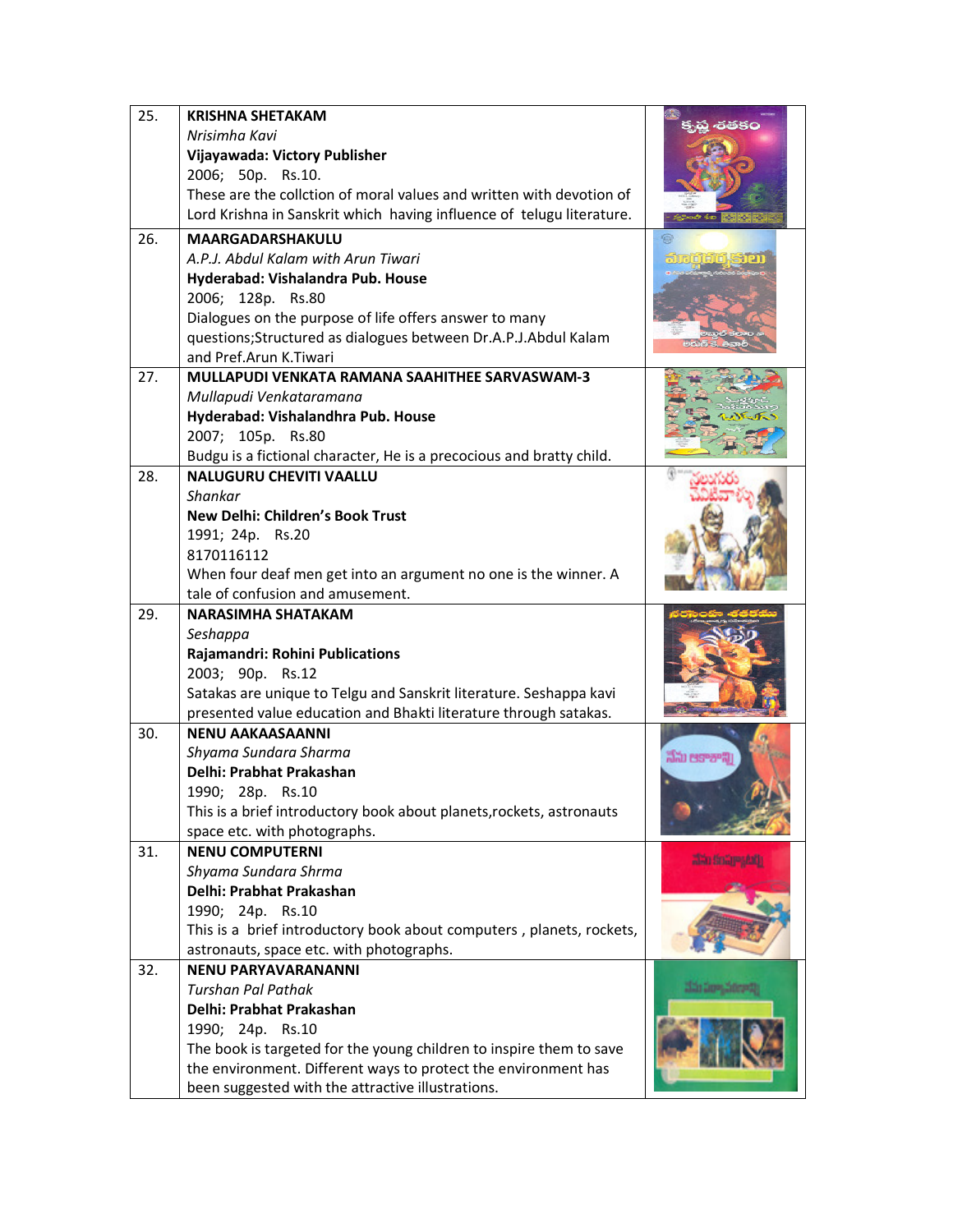| 33. | <b>NENU VIMAANANNI</b>                                              |                  |
|-----|---------------------------------------------------------------------|------------------|
|     | Shyama Sundara Sharma                                               | aal barayo       |
|     | Delhi: Prabhat Prakashan                                            |                  |
|     | 1990; 28p. Rs.10                                                    |                  |
|     | This an introductory book for children about aeroplanes, a great    |                  |
|     | invention.                                                          |                  |
| 34. | PILAKA BRAHMANUDU                                                   |                  |
|     | Meena Khond                                                         |                  |
|     | Hyderabad: Prathibha Publication                                    |                  |
|     | 2005; 43p. Rs.25                                                    |                  |
|     | It contains 12 short stories, originally stories translated from    |                  |
|     | marathi. Each story is having nice illustration.                    |                  |
| 35. | PILLALA PAATALA KATHAL                                              |                  |
|     | K.Sabha                                                             |                  |
|     | Hyderabad: Vishalandra Pub. House                                   |                  |
|     | 2003; 59p. Rs.20                                                    |                  |
|     | These are short stories on differenthemes and provide both an       |                  |
|     | enlightenment with an entertainment too.                            |                  |
| 36. | PILLALA BOMMALA PANCHATANTRAM                                       |                  |
|     | Vijayawada: Swathi Book House                                       |                  |
|     | 2006; 40p. Rs.40                                                    |                  |
|     | Assorted stories from the panchatantra re-told for the young        |                  |
|     | readers.                                                            |                  |
| 37. | PRASIDDHA TELUGU PADYAALU                                           |                  |
|     | Hyderabad: Prathibha Publication                                    |                  |
|     | 2006; 91p. Rs.30                                                    |                  |
|     | Collected poems from different eminent authors and sacred books     |                  |
|     | such as Bharatam, Bhagwatam and Dasharati jatakam vemana            |                  |
| 38. | sethakam etc.<br><b>SAHASI SHYAMU</b>                               |                  |
|     | <b>Kusum Gupta</b>                                                  | avara zvalu      |
|     | Delhi: Satsahitya Prakashan                                         |                  |
|     | 1990; 36p. Rs.15                                                    |                  |
|     | This story is based on the story of Shyamu who solves the village   |                  |
|     | problmes and help others with his courage and confidence.           |                  |
| 39. | SAMPOORNA BAALALA BOMMALA PANCHATANTRAN                             |                  |
|     | Padala Ramarao                                                      |                  |
|     | <b>Hyderabad: Pratiba Publication</b>                               |                  |
|     | 2005; 153p. Rs.80                                                   |                  |
|     | Panchatantra is a mine of knowledge. This is like a fragrant flower |                  |
|     | parijata amongstchildren literature. The characters conveyd not     |                  |
|     | just words but have also the knowledge of state craft.              |                  |
| 40. | <b>SAMPURNA TELGU SAMETHALU</b>                                     |                  |
|     | <b>Vijayawada: J P Publications</b>                                 | මීපාර්) බිබෝඡිපා |
|     | 2007; 488p. Rs.160                                                  |                  |
|     | It contains many Idioms in Telugu. The meaning has been explained   |                  |
|     | in few words which improve the command on the language.             |                  |
|     |                                                                     |                  |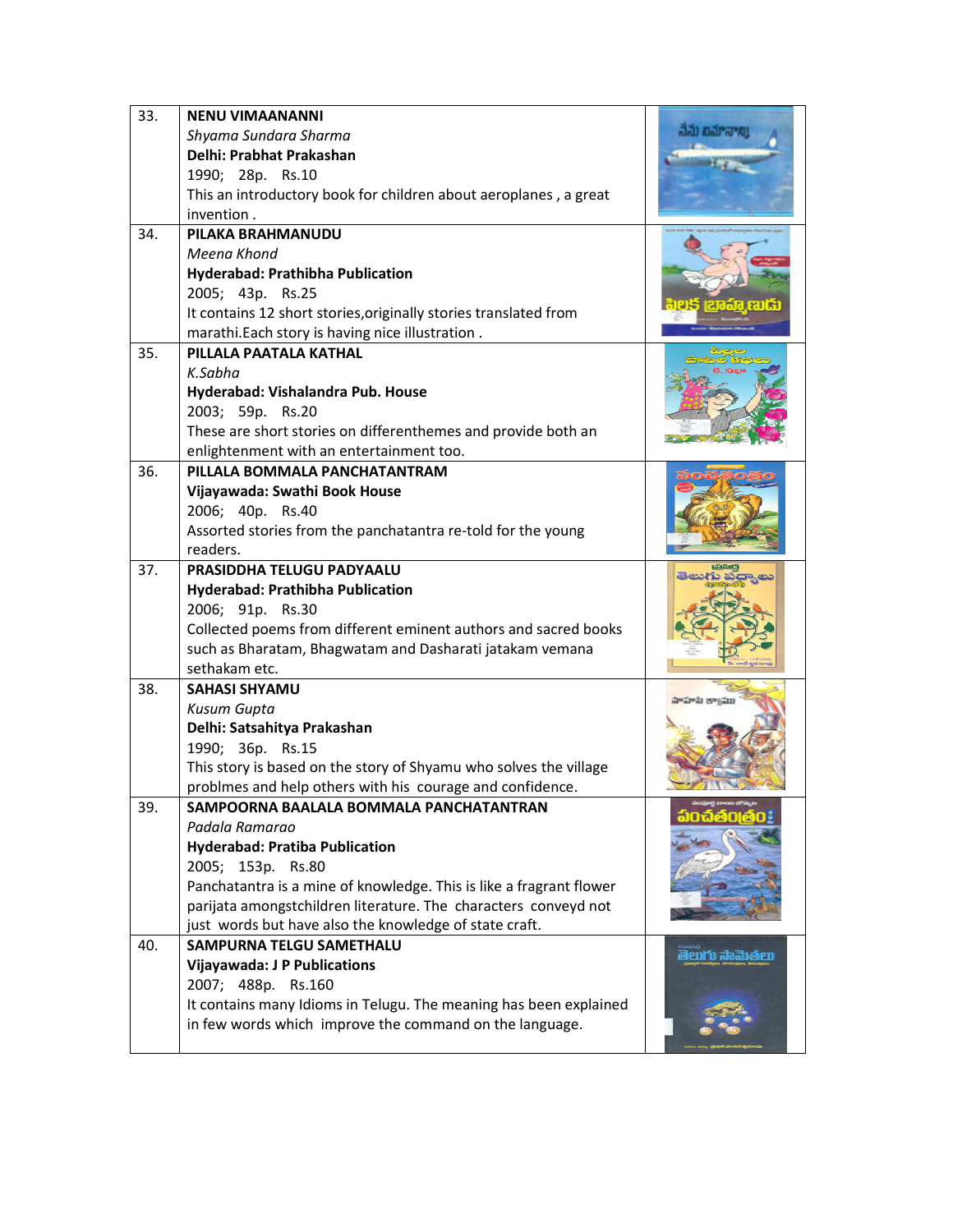| 41. | <b>SOURA VYAVASTHA</b><br>Melvin and Gilda Berger                     |  |
|-----|-----------------------------------------------------------------------|--|
|     | Vijayawada: Alakananda Prachuranalu                                   |  |
|     | 2006; 16p. Rs.30                                                      |  |
|     | 8176555495                                                            |  |
|     | A introductory pictorial book about solar family and its plenets for  |  |
|     | young children with some text.                                        |  |
| 42. | SRI KALAHASTEESWARA SHATAKAM                                          |  |
|     | Dhujati                                                               |  |
|     | Vijayawada: Victory Publisher                                         |  |
|     | 2006; 88p. Rs.12                                                      |  |
|     | Dhujati's works are to the praise of the God Siva, he has taken       |  |
|     | themes from puranas and added local stories and myths in his work.    |  |
| 43. | SUDHA MURTY MECHHINA TELLA KAKI                                       |  |
|     | Sudha Murty                                                           |  |
|     | Vijayawada: Alakananda Prachuranalu                                   |  |
|     | 2007; 162p. Rs.125                                                    |  |
|     | 818294029X                                                            |  |
|     | These are 41 short stories mostly based on real life and experiences. |  |
| 44. | <b>SURYUDU</b>                                                        |  |
|     | Melvin and Gilda Berger                                               |  |
|     | Vijayawada: Alakananda Prachuranalu<br>2006; 16p. Rs.30               |  |
|     | 8176555509                                                            |  |
|     | An introductory book with photographs of sun with some text for       |  |
|     | very young children.                                                  |  |
| 45. | TAATA TAPANA - MANAVADI MADHANA                                       |  |
|     | <b>Maxim Gorky</b>                                                    |  |
|     | Hyderabad: Vishalandra Pub. House                                     |  |
|     | 2001; 49p. Rs.35                                                      |  |
|     | This is a Telugu translation of four short stories by the famous      |  |
|     | Russian author Maxim Gorky.                                           |  |
| 46. | <b>TAPPETA GULLU</b>                                                  |  |
|     | Palhi Tirupati Rao                                                    |  |
|     | Hyderabad: Jana Vignana Vedika Prachuranalu                           |  |
|     | 2005; 107p. Rs.40                                                     |  |
|     | Tappeta Gullu the folk art of North costal Andhra Pradesh, the book   |  |
|     | describes the devotional fervour in songs and describes dance.        |  |
| 47. | TELANGANA JANAPADULA VANTALU - AAROGYAMSHALU                          |  |
|     | P.Sasawati                                                            |  |
|     | Hyderabad: P Sasawati                                                 |  |
|     | 2006; 217p. Rs.80                                                     |  |
|     | Culture, food and health of the people of Talangana.                  |  |
| 48. | <b>5 TELUGU MAHA NAATAKAALU</b>                                       |  |
|     | Vijayawada: Victory Publication                                       |  |
|     | 2006; 118p. Rs.50                                                     |  |
|     | The 5 telugu plays named Kayasulkam, Gayopakyanam,                    |  |
|     | Varavikrayam, Satyaharichendreyam, and Maa Bhomi.                     |  |
|     |                                                                       |  |